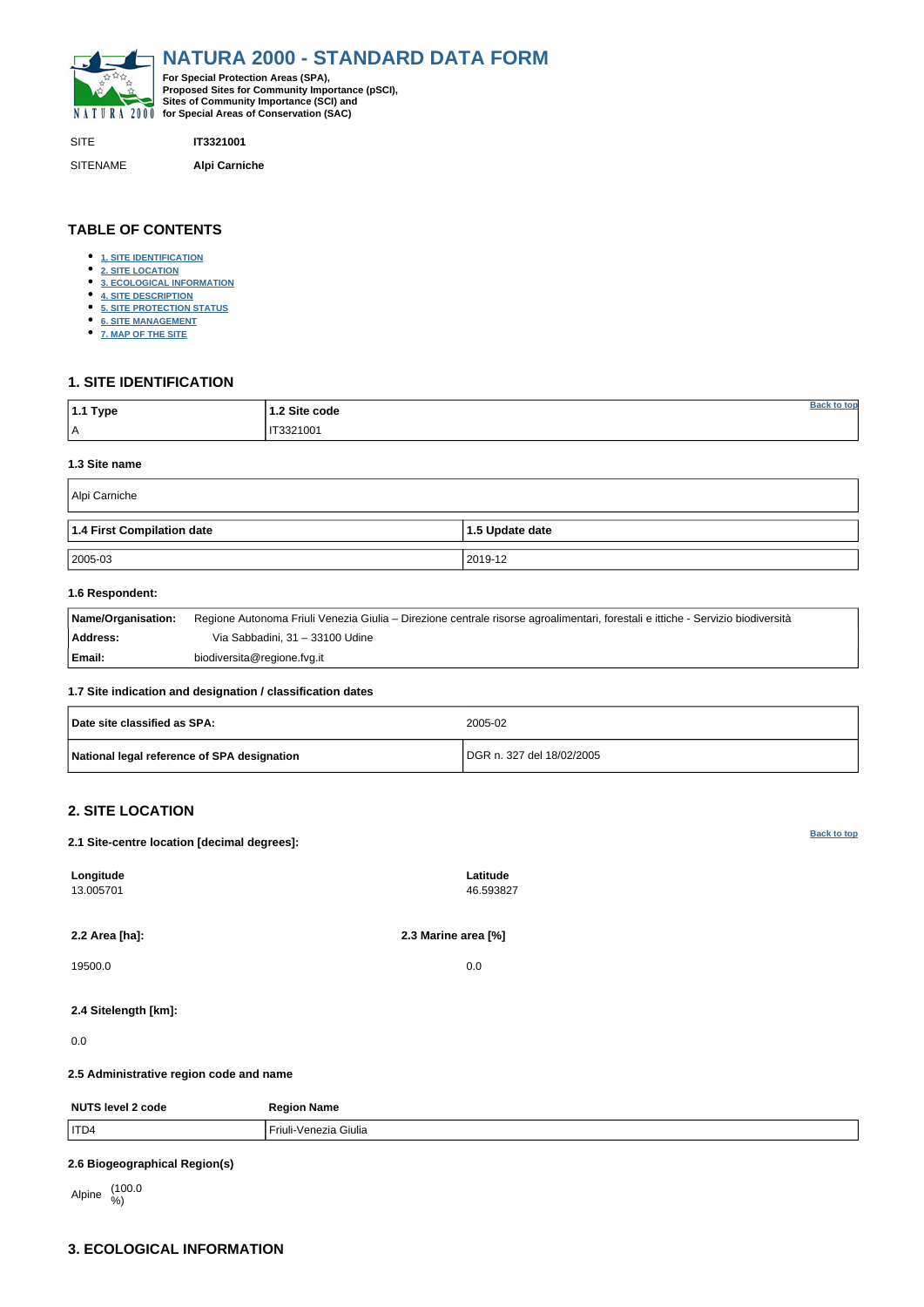### **3.1 Habitat types present on the site and assessment for them**

| <b>Annex I Habitat types</b> |           |           |            |                  |                        | Site assessment  |                         |                           |             |  |  |  |
|------------------------------|-----------|-----------|------------|------------------|------------------------|------------------|-------------------------|---------------------------|-------------|--|--|--|
| Code                         | <b>PF</b> | <b>NP</b> | Cover [ha] | Cave<br>[number] | <b>Data</b><br>quality | <b>A B C D</b>   | A B C                   |                           |             |  |  |  |
|                              |           |           |            |                  |                        | Representativity | <b>Relative Surface</b> | <b>Conservation</b>       | Global      |  |  |  |
| 3130 <sub>8</sub>            |           |           | 1.95       |                  | G                      | $\sf B$          | $\mathsf C$             | B                         | $\mathsf C$ |  |  |  |
| 3140 <sub>B</sub>            |           |           | 1.95       |                  | ${\mathsf G}$          | $\mathsf C$      | $\mathsf C$             | $\sf B$                   | С           |  |  |  |
| 3150 <sub>8</sub>            |           |           | 0.15       |                  | G                      | $\mathsf D$      |                         |                           |             |  |  |  |
| 3220B                        |           |           | 31.78      |                  | G                      | $\sf B$          | $\mathsf C$             | $\sf B$                   | Β           |  |  |  |
| 3240 <sub>8</sub>            |           |           | 0.97       |                  | G                      | $\mathsf D$      |                         |                           |             |  |  |  |
| 4060 <sub>B</sub>            |           |           | 1690.65    |                  | G                      | $\mathsf A$      | $\mathsf C$             | Α                         | А           |  |  |  |
| 4070 <sub>8</sub>            |           |           | 760.5      |                  | G                      | $\mathsf A$      | $\mathsf C$             | $\boldsymbol{\mathsf{A}}$ | А           |  |  |  |
| 6150 <sub>B</sub>            |           |           | 902.85     |                  | G                      | $\mathsf A$      | $\sf B$                 | $\sf B$                   | B           |  |  |  |
| 6170 <sub>8</sub>            |           |           | 1181.7     |                  | ${\mathsf G}$          | $\mathsf A$      | $\mathsf C$<br>$\sf B$  |                           | В           |  |  |  |
| 6230 <sub>8</sub>            |           |           | 805.35     |                  | ${\mathsf G}$          | $\sf B$          | $\mathsf C$             | $\sf B$                   | B           |  |  |  |
| 6430 <sub>8</sub>            |           |           | 754.65     |                  | ${\mathsf G}$          | $\mathsf A$      | $\mathsf C$             | A                         | А           |  |  |  |
| 65108                        |           |           | 87.75      |                  | ${\mathsf G}$          | $\mathsf C$      | $\mathsf{C}$            | B                         | $\mathsf C$ |  |  |  |
| 7110 <sub>8</sub>            |           |           | $7.8\,$    |                  | ${\mathsf G}$          | $\mathsf C$      | $\mathsf C$             | B                         | C           |  |  |  |
| 7140 <sub>8</sub>            |           |           | 20.86      |                  | G                      | $\sf B$          | $\mathsf C$             | $\overline{A}$            | B           |  |  |  |
| 81108                        |           |           | 154.05     |                  | G                      | $\mathsf C$      | $\mathsf C$             | $\overline{A}$            | B           |  |  |  |
| 81208                        |           |           | 563.53     |                  | G                      | $\mathsf A$      | $\mathsf C$             | A                         | А           |  |  |  |
| 8130 <sub>8</sub>            |           |           | 44.85      |                  | G                      | $\mathsf C$      | $\mathsf C$             | A                         | B           |  |  |  |
| 82108                        |           |           | 1134.9     |                  | G                      | $\mathsf A$      | C                       | A                         | А           |  |  |  |
| 8220 <sub>8</sub>            |           |           | 64.35      |                  | G                      | $\mathsf C$      | $\mathsf C$             | A                         | Β           |  |  |  |
| 8310 <sub>B</sub>            |           |           |            | 46               | ${\mathsf G}$          | $\overline{B}$   | C                       | B                         | B           |  |  |  |
| 9110B                        |           |           | 497.25     |                  | G                      | B                | ${\bf C}$               | B                         | B           |  |  |  |
| 9130H                        |           |           | 261.3      |                  | G                      | $\mathsf C$      | $\overline{C}$          | B                         | $\sf B$     |  |  |  |
| 9180 <sub>8</sub>            |           |           | 16.96      |                  | G                      | D                |                         |                           |             |  |  |  |
| 91E0B                        |           |           | 25.35      |                  | ${\mathsf G}$          | $\, {\sf B}$     | $\vert$ C               | B                         | B           |  |  |  |
| 91K0 <sub>8</sub>            |           |           | 1622.4     |                  | G                      | $\, {\sf B}$     | $\mathsf C$             | B                         | В           |  |  |  |
| 9410B                        |           |           | 2262.0     |                  | G                      | $\mathsf{A}$     | B                       | B                         | B           |  |  |  |
| 9420H                        |           |           | 362.7      |                  | G                      | $\mathsf A$      | $\mathsf C$             | $\overline{A}$            | А           |  |  |  |
| 9530H                        |           |           | 148.2      |                  | G                      | B                | $ {\rm c} $             | $\overline{A}$            | B           |  |  |  |

**PF:** for the habitat types that can have a non-priority as well as a priority form (6210, 7130, 9430) enter "X" in the column PF to indicate the priority form.

**NP:** in case that a habitat type no longer exists in the site enter: x (optional)

**Cover:** decimal values can be entered

**Caves:** for habitat types 8310, 8330 (caves) enter the number of caves if estimated surface is not available.

• Data quality: G = 'Good' (e.g. based on surveys); M = 'Moderate' (e.g. based on partial data with some extrapolation); P = 'Poor' (e.g. rough estimation)

### **3.2 Species referred to in Article 4 of Directive 2009/147/EC and listed in Annex II of Directive 92/43/EEC and site evaluation for them**

| <b>Species</b> |      |                                     |   |           | Population in the site |              |            | <b>Site assessment</b> |              |           |             |             |             |              |  |  |  |             |      |             |                |       |  |  |
|----------------|------|-------------------------------------|---|-----------|------------------------|--------------|------------|------------------------|--------------|-----------|-------------|-------------|-------------|--------------|--|--|--|-------------|------|-------------|----------------|-------|--|--|
| G              | Code | <b>Scientific Name</b>              | S | <b>NP</b> | T                      | <b>Size</b>  |            |                        |              |           |             |             |             |              |  |  |  | <b>Unit</b> | Cat. | D.<br>qual. | <b>A B C D</b> | A B C |  |  |
|                |      |                                     |   |           |                        | Min          | <b>Max</b> |                        |              |           | Pop.        | Con.        | Iso.        | Glo.         |  |  |  |             |      |             |                |       |  |  |
| B              | A085 | <b>Accipiter gentilis</b>           |   |           | p                      |              |            |                        | P            | <b>DD</b> | C           | B           | $\mathsf C$ | B            |  |  |  |             |      |             |                |       |  |  |
| B              | A223 | <b>Aegolius funereus</b>            |   |           | p                      |              |            |                        | P            | <b>DD</b> | $\mathsf C$ | $\mathsf C$ | $\mathbf C$ | $\mathsf C$  |  |  |  |             |      |             |                |       |  |  |
| B              | A247 | <b>Alauda arvensis</b>              |   |           | p                      |              |            |                        | $\mathsf{P}$ | <b>DD</b> | D           |             |             |              |  |  |  |             |      |             |                |       |  |  |
| B              | A412 | Alectoris graeca saxatilis          |   |           | p                      | 15           | 20         | p                      |              | G         | C           | $\mathbf C$ | $\sf B$     | $\mathsf{C}$ |  |  |  |             |      |             |                |       |  |  |
| B              | A259 | <b>Anthus spinoletta</b>            |   |           | $\mathsf{r}$           |              |            |                        | $\mathsf{P}$ | <b>DD</b> | $\mathsf C$ | B           | $\mathsf C$ | B            |  |  |  |             |      |             |                |       |  |  |
| B              | A256 | <b>Anthus trivialis</b>             |   |           | $\mathsf{r}$           |              |            |                        | ${\sf P}$    | <b>DD</b> | C           | B           | $\mathsf C$ | B            |  |  |  |             |      |             |                |       |  |  |
| B              | A228 | <b>Apus melba</b>                   |   |           | r                      |              |            |                        | P            | <b>DD</b> | C           | B           | $\mathsf C$ | C            |  |  |  |             |      |             |                |       |  |  |
| B              | A091 | <b>Aquila chrysaetos</b>            |   |           | p                      | $\mathbf{3}$ | 5          | р                      |              | G         | $\mathsf C$ | B           | $\mathsf C$ | B            |  |  |  |             |      |             |                |       |  |  |
| B              | A221 | <b>Asio otus</b>                    |   |           | p                      |              |            |                        | P            | <b>DD</b> | D           |             |             |              |  |  |  |             |      |             |                |       |  |  |
|                | 1092 | <b>Austropotamobius</b><br>pallipes |   |           | р                      |              |            |                        | $\mathsf{P}$ | <b>DD</b> | D           |             |             |              |  |  |  |             |      |             |                |       |  |  |
| A              | 1193 | <b>Bombina variegata</b>            |   |           | p                      |              |            |                        | $\mathsf{R}$ | <b>DD</b> | C           | B           | $\mathsf C$ | $\mathsf C$  |  |  |  |             |      |             |                |       |  |  |
| B              | A104 | <b>Bonasa bonasia</b>               |   |           | p                      | 50           | 60         | p                      |              | G         | $\mathsf C$ | B           | $\mathsf C$ | B            |  |  |  |             |      |             |                |       |  |  |
| B              | A215 | <b>Bubo bubo</b>                    |   |           | p                      |              |            |                        | $\mathsf{P}$ | <b>DD</b> | C           | B           | $\mathsf C$ | C            |  |  |  |             |      |             |                |       |  |  |
| P              | 1386 | <b>Buxbaumia viridis</b>            |   |           | p                      |              |            |                        | P            | <b>DD</b> | C           | B           | B           | B            |  |  |  |             |      |             |                |       |  |  |
| B              | A224 | <b>Caprimulgus europaeus</b>        |   |           | r                      |              |            |                        | $\mathsf{P}$ | <b>DD</b> | D           |             |             |              |  |  |  |             |      |             |                |       |  |  |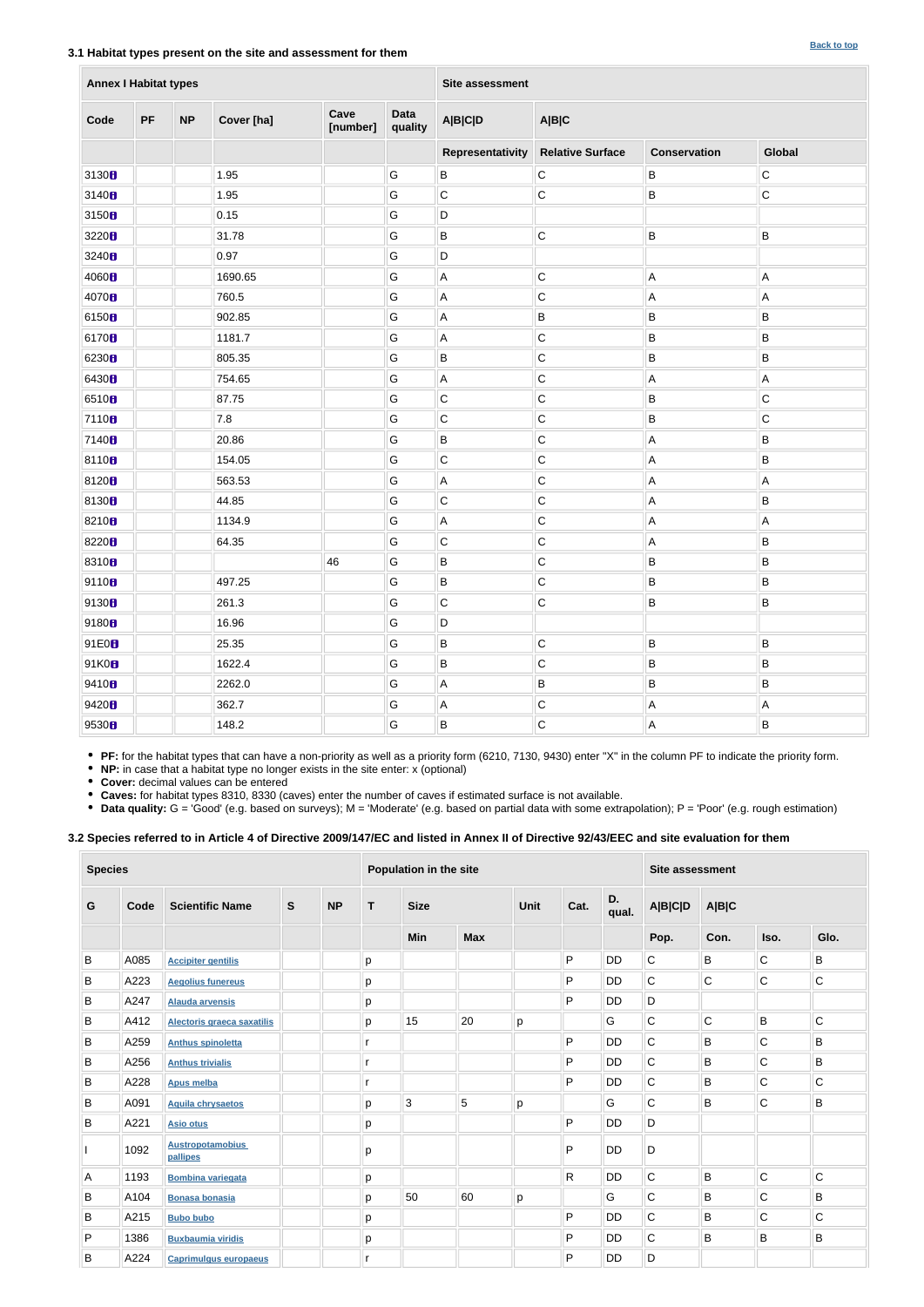| B         | A366 | <b>Carduelis cannabina</b>              |  | p            |    |            |        | P            | <b>DD</b> | D            |             |                |             |
|-----------|------|-----------------------------------------|--|--------------|----|------------|--------|--------------|-----------|--------------|-------------|----------------|-------------|
| B         | A368 | <b>Carduelis flammea</b>                |  | p            |    |            |        | ${\sf P}$    | <b>DD</b> | $\mathsf C$  | B           | $\overline{C}$ | B           |
| B         | A365 | <b>Carduelis spinus</b>                 |  | p            |    |            |        | P            | DD        | $\mathsf C$  | С           | $\mathsf C$    | C           |
| B         | A335 | Certhia brachydactyla                   |  | p            |    |            |        | P            | DD        | D            |             |                |             |
| B         | A334 | <b>Certhia familiaris</b>               |  | p            |    |            |        | P            | <b>DD</b> | $\mathsf C$  | B           | $\overline{C}$ | B           |
| B         | A264 | <b>Cinclus cinclus</b>                  |  | p            |    |            |        | P            | DD        | $\mathsf C$  | B           | $\mathsf C$    | $\mathsf C$ |
| В         | A080 | <b>Circaetus gallicus</b>               |  | С            |    |            |        | R            | DD        | $\mathsf D$  |             |                |             |
|           |      |                                         |  |              |    |            |        |              |           |              |             |                |             |
| B         | A373 | <b>Coccothraustes</b><br>coccothraustes |  | р            |    |            |        | P            | <b>DD</b> | D            |             |                |             |
| B         | A350 | <b>Corvus corax</b>                     |  | р            |    |            |        | P            | DD        | $\mathsf C$  | B           | $\overline{C}$ | $\mathbf C$ |
| F         | 1163 | <b>Cottus gobio</b>                     |  |              |    |            |        | $\mathsf{C}$ | DD        | D            |             |                |             |
|           |      |                                         |  | p            |    |            |        |              |           |              |             |                |             |
| B         | A122 | <b>Crex crex</b>                        |  | $\mathsf{r}$ | 1  | $\sqrt{5}$ | cmales |              | G         | $\mathsf{C}$ | $\mathsf C$ | B              | ${\bf C}$   |
| P         | 1902 | <b>Cypripedium calceolus</b>            |  | p            |    |            |        | R            | DD        | $\mathsf C$  | A           | C              | B           |
| B         | A236 | <b>Dryocopus martius</b>                |  | p            | 15 | 20         | p      |              | G         | B            | B           | $\mathsf C$    | B           |
| B         | A378 | <b>Emberiza cia</b>                     |  | r            |    |            |        | P            | <b>DD</b> | D            |             |                |             |
| B         | A377 | <b>Emberiza cirlus</b>                  |  | $\mathsf{r}$ |    |            |        | P            | DD        | D            |             |                |             |
| B         | A376 | <b>Emberiza citrinella</b>              |  | $\mathsf{r}$ |    |            |        | P            | DD        | $\mathsf C$  | $\mathsf C$ | $\mathsf C$    | $\mathsf C$ |
| ${\sf P}$ | 1604 | <b>Eryngium alpinum</b>                 |  | p            |    |            |        | V            | DD        | $\mathsf C$  | B           | $\overline{A}$ | B           |
|           | 1065 | Euphydryas aurinia                      |  | р            |    |            |        | C            | DD        | B            | B           | B              | B           |
| B         | A103 | <b>Falco peregrinus</b>                 |  | р            |    |            |        | P            | DD        | $\mathsf C$  | C           | C              | $\mathbf C$ |
| B         | A096 | <b>Falco tinnunculus</b>                |  |              |    |            |        | P            | DD        | $\mathbf C$  | B           | C              | C           |
|           |      |                                         |  | p            |    |            |        |              |           |              |             |                |             |
| B         | A217 | <b>Glaucidium passerinum</b>            |  | p            |    |            |        | P            | DD        | $\mathsf{C}$ | B           | C              | С           |
| B         | A078 | <b>Gyps fulvus</b>                      |  | ${\bf c}$    |    |            |        | P            | DD        | $\mathsf C$  | $\mathsf C$ | B              | С           |
| B         | A233 | <b>Jynx torquilla</b>                   |  | $\mathsf{r}$ |    |            |        | P            | DD        | $\mathsf C$  | B           | $\mathsf C$    | $\mathsf C$ |
| В         | A408 | <b>Lagopus mutus</b>                    |  | р            | 20 | 30         | р      |              | G         | $\mathsf C$  | C           | $\mathsf C$    | ${\bf C}$   |
|           |      | helveticus                              |  |              |    |            |        |              |           |              |             |                |             |
| B         | A338 | Lanius collurio                         |  | $\mathbf{r}$ | 8  | 10         | р      |              | G         | $\mathsf C$  | $\mathsf C$ | $\overline{C}$ | $\mathsf C$ |
| B         | A369 | Loxia curvirostra                       |  | p            |    |            |        | P            | <b>DD</b> | $\mathsf C$  | B           | $\mathsf C$    | B           |
| B         | A246 | Lullula arborea                         |  | ${\bf C}$    |    |            |        | P            | DD        | D            |             |                |             |
| M         | 1361 | <b>Lynx lynx</b>                        |  | ${\bf c}$    |    |            |        | P            | DD        | $\mathsf C$  | A           | $\overline{C}$ | $\mathsf C$ |
| B         | A280 | <b>Monticola saxatilis</b>              |  | $\mathsf{r}$ |    |            |        | P            | DD        | $\mathsf C$  | $\mathsf C$ | $\overline{C}$ | $\mathsf C$ |
| B         | A358 | <b>Montifringilla nivalis</b>           |  | р            |    |            |        | P            | DD        | $\mathsf C$  | B           | B              | C           |
| B         | A261 | <b>Motacilla cinerea</b>                |  | $\mathsf{r}$ |    |            |        | P            | DD        | $\mathbf C$  | B           | $\overline{C}$ | $\mathbf C$ |
| B         | A319 | <b>Muscicapa striata</b>                |  | $\mathsf{r}$ |    |            |        | P            | DD        | D            |             |                |             |
| B         | A344 | <b>Nucifraga caryocatactes</b>          |  | p            |    |            |        | P            | DD        | $\mathsf{C}$ | B           | C              | $\mathsf C$ |
|           | A277 |                                         |  |              |    |            |        | P            | DD        | $\mathsf C$  | B           | $\overline{C}$ | $\mathbf C$ |
| B         |      | <b>Oenanthe oenanthe</b>                |  | $\mathsf{r}$ |    |            |        |              |           |              |             |                |             |
| B         | A214 | <b>Otus scops</b>                       |  | $\mathsf{r}$ |    |            |        | P            | <b>DD</b> | D            |             |                |             |
| B         | A328 | Parus ater                              |  | p            |    |            |        | P            | DD        | $\mathsf C$  | B           | $\overline{C}$ | $\sf B$     |
| B         | A329 | <b>Parus caeruleus</b>                  |  | p            |    |            |        | P            | DD        | D            |             |                |             |
| B         | A327 | <b>Parus cristatus</b>                  |  | p            |    |            |        | P            | DD        | $\mathsf C$  | B           | $\mathbf C$    | $\sf B$     |
| B         | A326 | <b>Parus montanus</b>                   |  | p            |    |            |        | P            | DD        | $\mathsf C$  | B           | $\overline{C}$ | B           |
| B         | A325 | <b>Parus palustris</b>                  |  | p            |    |            |        | P            | DD        | $\mathsf C$  | B           | $\mathsf C$    | $\sf B$     |
| B         | A072 | Pernis apivorus                         |  | $\mathsf{r}$ |    |            |        | P            | DD        | $\mathsf D$  |             |                |             |
| B         | A274 | <b>Phoenicurus phoenicurus</b>          |  | $\mathsf{r}$ |    |            |        | P            | DD        | $\mathbf C$  | $\mathsf C$ | $\overline{C}$ | $\mathbf C$ |
| B         | A313 | Phylloscopus bonelli                    |  | $\mathsf{r}$ |    |            |        | P            | DD        | D            |             |                |             |
| B         | A314 | <b>Phylloscopus sibilatrix</b>          |  | $\mathsf{r}$ |    |            |        | P            | DD        | $\mathsf C$  | B           | C              | ${\bf C}$   |
| B         | A241 |                                         |  |              | 5  | 8          |        |              | G         | $\mathsf C$  | $\mathsf C$ | B              | $\mathsf C$ |
|           |      | <b>Picoides tridactylus</b>             |  | р            |    |            | p      |              |           |              |             |                |             |
| B         | A234 | <b>Picus canus</b>                      |  | р            | 10 | 15         | р      |              | G         | B            | B           | $\mathbf C$    | B           |
| B         | A235 | <b>Picus viridis</b>                    |  | p            |    |            |        | P            | DD        | C            | С           | $\mathsf C$    | C           |
| B         | A267 | <b>Prunella collaris</b>                |  | p            |    |            |        | P            | DD        | $\mathsf{C}$ | B           | $\mathsf{C}$   | $\mathbf C$ |
| B         | A345 | <b>Pyrrhocorax graculus</b>             |  | p            |    |            |        | P            | DD        | $\mathsf C$  | B           | $\overline{C}$ | C           |
| B         | A372 | Pyrrhula pyrrhula                       |  | p            |    |            |        | P            | DD        | $\mathsf C$  | B           | $\overline{C}$ | $\mathsf B$ |
| B         | A318 | Regulus ignicapillus                    |  | р            |    |            |        | P            | DD        | D            |             |                |             |
| B         | A317 | <b>Regulus regulus</b>                  |  | p            |    |            |        | P            | <b>DD</b> | D            |             |                |             |
|           | 1087 | Rosalia alpina                          |  | p            |    |            |        | R            | DD        | D            |             |                |             |
| F         | 1107 | <b>Salmo marmoratus</b>                 |  | p            |    |            |        | P            | DD        | D            |             |                |             |
|           |      |                                         |  |              |    |            |        | P            | DD        | $\mathsf C$  | $\mathsf C$ | $\overline{C}$ | $\mathbf C$ |
| B         | A275 | Saxicola rubetra                        |  | $\mathsf{r}$ |    |            |        |              |           |              |             |                |             |
| B         | A155 | <b>Scolopax rusticola</b>               |  | ${\bf c}$    |    |            |        | P            | DD        | D            |             |                |             |
| B         | A219 | <b>Strix aluco</b>                      |  | p            |    |            |        | $\mathsf C$  | DD        | $\mathbf C$  | B           | $\overline{C}$ | B           |
| B         | A220 | <b>Strix uralensis</b>                  |  | $\mathtt{C}$ |    |            |        | V            | DD        | D            |             |                |             |
| B         | A310 | <b>Sylvia borin</b>                     |  | $\mathsf{r}$ |    |            |        | P            | DD        | $\mathbf C$  | B           | $\mathsf{C}$   | $\mathsf C$ |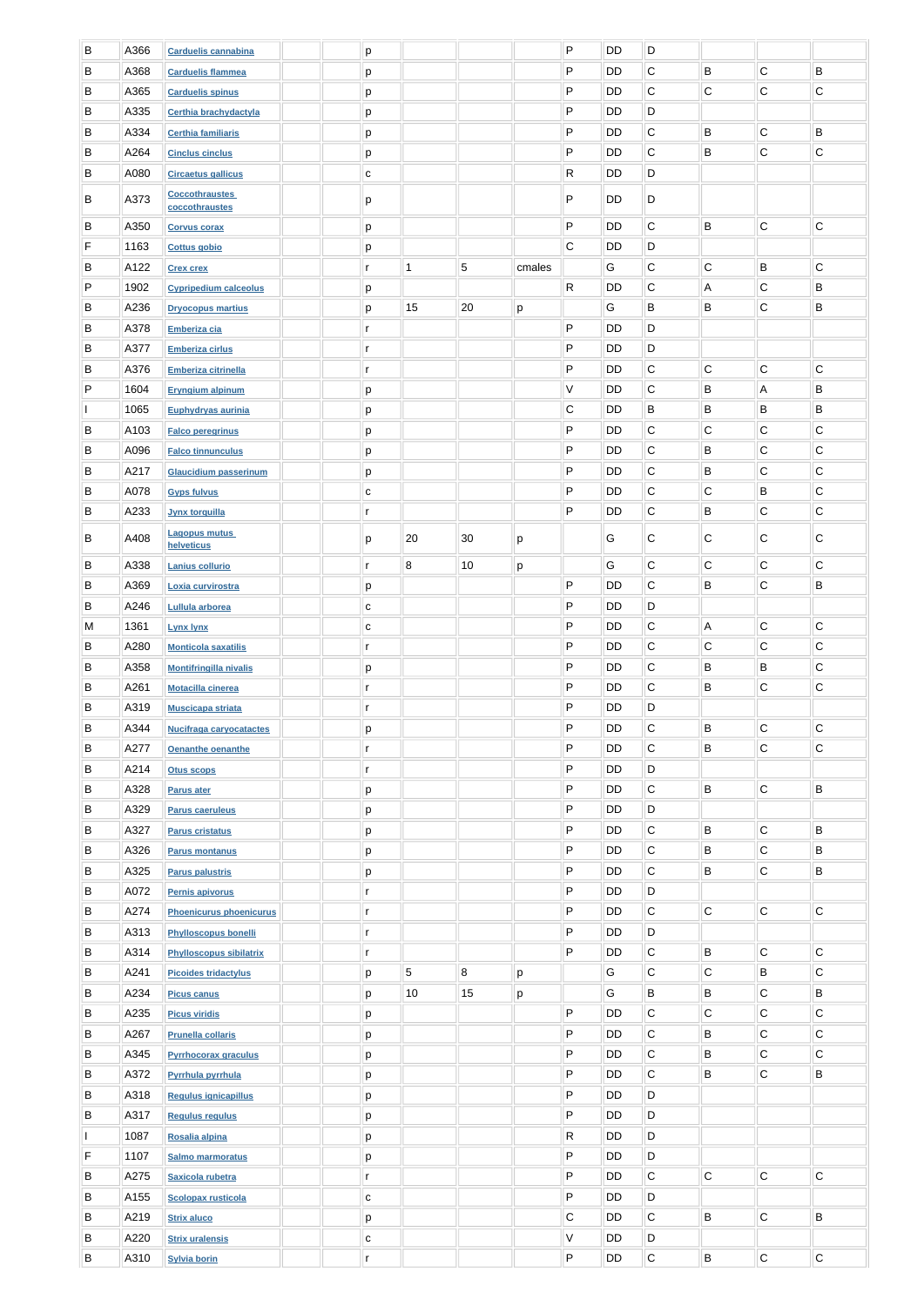| B | A309 | <b>Sylvia communis</b>   |   |     |     |   | P | <b>DD</b> | D           |              |              |   |
|---|------|--------------------------|---|-----|-----|---|---|-----------|-------------|--------------|--------------|---|
| B | A308 | Sylvia curruca           |   |     |     |   | P | <b>DD</b> | C           | $\mathsf{C}$ | $\mathsf{C}$ | C |
| В | A409 | Tetrao tetrix tetrix     | p | 120 | 140 | p |   | G         | C           | B            | C            | B |
| B | A108 | <b>Tetrao urogallus</b>  | p | 25  | 35  | р |   | G         | C           | $\mathsf{C}$ | C            | C |
| B | A333 | Tichodroma muraria       | р |     |     |   | P | <b>DD</b> | C           | B            | $\mathsf{C}$ | C |
| B | A286 | <b>Turdus iliacus</b>    | C |     |     |   | P | <b>DD</b> | C           | B            | $\mathsf{C}$ | B |
| B | A285 | <b>Turdus philomelos</b> |   |     |     |   | P | <b>DD</b> | C           | B            | $\mathsf{C}$ | B |
| B | A284 | <b>Turdus pilaris</b>    |   |     |     |   | P | <b>DD</b> | D           |              |              |   |
| B | A282 | <b>Turdus torquatus</b>  |   |     |     |   | P | <b>DD</b> | $\mathsf C$ | B            | $\mathsf{C}$ | B |
| В | A287 | <b>Turdus viscivorus</b> | p |     |     |   | P | <b>DD</b> | C           | B            | $\mathsf{C}$ | B |
| M | 1354 | <b>Ursus arctos</b>      | C |     |     |   | V | DD        | C           | A            | C            | C |

**Group:** A = Amphibians, B = Birds, F = Fish, I = Invertebrates, M = Mammals, P = Plants, R = Reptiles

• Unit: i = individuals, p = pairs or other units according to the Standard list of population units and codes in accordance with Article 12 and 17 reporting (see **[reference portal](http://bd.eionet.europa.eu/activities/Natura_2000/reference_portal)**)

**S:** in case that the data on species are sensitive and therefore have to be blocked for any public access enter: yes

- **NP:** in case that a species is no longer present in the site enter: x (optional)
- **Type:** p = permanent, r = reproducing, c = concentration, w = wintering (for plant and non-migratory species use permanent)

- Abundance categories (Cat.): C = common, R = rare, V = very rare, P = present to fill if data are deficient (DD) or in addition to population size information
- **Data quality:** G = 'Good' (e.g. based on surveys); M = 'Moderate' (e.g. based on partial data with some extrapolation); P = 'Poor' (e.g. rough estimation); VP = 'Very poor' (use this category only, if not even a rough estimation of the population size can be made, in this case the fields for population size can remain empty, but the field "Abundance categories" has to be filled in)

### **3.3 Other important species of flora and fauna (optional)**

| <b>Species</b> |             |                                        | Population in the site |           |             |            |      | <b>Motivation</b> |                                |                           |                           |                         |                           |              |
|----------------|-------------|----------------------------------------|------------------------|-----------|-------------|------------|------|-------------------|--------------------------------|---------------------------|---------------------------|-------------------------|---------------------------|--------------|
| Group          | <b>CODE</b> | <b>Scientific Name</b>                 | $\mathbf{s}$           | <b>NP</b> | <b>Size</b> |            | Unit | Cat.              | <b>Species</b><br><b>Annex</b> |                           |                           | <b>Other categories</b> |                           |              |
|                |             |                                        |                        |           | Min         | <b>Max</b> |      | <b>C R V P</b>    | IV                             | $\mathsf V$               | $\mathbf{A}$              | $\, {\bf B}$            | $\mathbf C$               | $\mathsf D$  |
| P              | 1762        | <b>Arnica montana</b>                  |                        |           |             |            |      | $\mathsf C$       |                                | $\mathsf{X}$              |                           |                         | X                         |              |
| ${\sf P}$      | 1764        | Artemisia genipi                       |                        |           |             |            |      | R                 |                                | $\mathsf{\overline{X}}$   |                           |                         |                           | X            |
| ${\sf P}$      |             | <b>Artemisia nitida</b>                |                        |           |             |            |      | R                 |                                |                           |                           |                         |                           | $\sf X$      |
| M              |             | <b>Arvicola terrestris</b><br>scherman |                        |           |             |            |      | R                 |                                |                           |                           |                         | X                         | Χ            |
| ${\sf P}$      |             | <b>Carex pauciflora</b>                |                        |           |             |            |      | V                 |                                |                           | $\mathsf X$               |                         |                           |              |
| M              | 5603        | <b>Chionomys nivalis</b>               |                        |           |             |            |      | $\mathsf C$       |                                |                           |                           |                         | $\mathsf X$               | $\mathsf X$  |
| $\mathsf{R}$   | 1283        | Coronella austriaca                    |                        |           |             |            |      | $\mathsf C$       | $\mathsf{\overline{X}}$        |                           |                           |                         | $\pmb{\times}$            | X            |
| $\mathsf{R}$   | 1281        | Elaphe longissima                      |                        |           |             |            |      | R                 | $\mathsf{X}$                   |                           |                           |                         | $\mathsf X$               | X            |
| M              | 1363        | <b>Felis silvestris</b>                |                        |           |             |            |      | P                 | $\mathsf{X}$                   |                           | X                         |                         | $\pmb{\times}$            | X            |
| $\mathsf{P}$   | 1657        | <b>Gentiana lutea</b>                  |                        |           |             |            |      | R                 |                                | $\mathsf{\overline{X}}$   |                           |                         | $\pmb{\times}$            | X            |
|                | 1026        | <b>Helix pomatia</b>                   |                        |           |             |            |      | P                 |                                | $\mathsf{\overline{X}}$   |                           |                         | $\boldsymbol{\mathsf{X}}$ | $\sf X$      |
| R              | 5676        | Iberolacerta horvathi                  |                        |           |             |            |      | $\mathsf C$       | Χ                              |                           | $\mathsf X$               |                         | $\mathsf X$               | $\sf X$      |
| P              |             | Jovibarba globifera ssp.<br>arenaria   |                        |           |             |            |      | R                 |                                |                           |                           | X                       |                           |              |
| ${\sf P}$      |             | <b>Leontopodium alpinum</b>            |                        |           |             |            |      | $\mathsf C$       |                                |                           | $\boldsymbol{\mathsf{X}}$ |                         |                           | X            |
| M              | 1334        | <b>Lepus timidus</b>                   |                        |           |             |            |      | С                 |                                | $\mathsf{\overline{X}}$   |                           |                         | $\mathsf X$               | $\sf X$      |
| ${\sf P}$      |             | <b>Lilium carniolicum</b>              |                        |           |             |            |      | ${\sf R}$         |                                |                           | $\mathsf X$               |                         |                           | $\sf X$      |
|                | 1067        | Lopinga achine                         |                        |           |             |            |      | $\mathsf C$       | $\mathsf{X}% _{0}$             |                           |                           |                         | $\mathsf X$               | $\mathsf X$  |
| P              | 5191        | Lycopodiella inundata                  |                        |           |             |            |      | P                 |                                | $\boldsymbol{\mathsf{X}}$ | $\mathsf X$               |                         |                           |              |
| ${\sf P}$      |             | <b>Malaxis monophyllos</b>             |                        |           |             |            |      | ${\sf R}$         |                                |                           | $\mathsf{\overline{X}}$   |                         | $\mathsf{X}$              | $\vert$ X    |
| M              | 2606        | <b>Marmota marmota</b>                 |                        |           |             |            |      | ${\bf C}$         |                                |                           |                           |                         | $\mathsf X$               | $\mathsf{X}$ |
| M              | 1357        | <b>Martes martes</b>                   |                        |           |             |            |      | ${\bf C}$         |                                | $\mathsf{X}$              | $\mathsf{X}$              |                         | $\mathsf X$               | $\mathsf{X}$ |
| M              | 2631        | <b>Meles meles</b>                     |                        |           |             |            |      | $\mathsf C$       |                                |                           |                           |                         | $\mathsf X$               | $\mathsf{X}$ |
| M              | 1341        | <b>Muscardinus</b><br>avellanarius     |                        |           |             |            |      | С                 | X                              |                           | $\mathsf{X}$              |                         | X                         | $\mathsf{X}$ |
| M              | 2595        | <b>Neomys anomalus</b>                 |                        |           |             |            |      | $\mathsf R$       |                                |                           |                           |                         | $\mathsf X$               | $\mathsf X$  |
| ${\sf P}$      |             | <b>Oxytropis neglecta</b>              |                        |           |             |            |      | $\mathsf C$       |                                |                           | $\boldsymbol{\mathsf{X}}$ |                         |                           |              |
| $\sf P$        |             | Oxytropis x carinthiaca                |                        |           |             |            |      | $\mathsf C$       |                                |                           |                           | X                       |                           |              |
|                | 1057        | Parnassius apollo                      |                        |           |             |            |      | $\mathsf C$       | $\mathsf{X}$                   |                           |                           |                         | $\boldsymbol{\mathsf{X}}$ | $\mathsf{X}$ |
|                | 1056        | <b>Parnassius mnemosyne</b>            |                        |           |             |            |      | $\mathsf C$       | $\mathsf{X}$                   |                           |                           |                         | $\mathsf X$               | $\mathsf X$  |
| ${\sf P}$      |             | Pedicularis hacquetii                  |                        |           |             |            |      | $\mathsf{R}$      |                                |                           |                           | $\mathsf{X}$            |                           | $\mathsf X$  |
|                | 6265        | <b>Phengaris arion</b>                 |                        |           |             |            |      | $\mathsf{R}$      | X                              |                           |                           |                         | $\mathsf X$               | $\mathsf{X}$ |
| F              |             | <b>Phoxinus phoxinus</b>               |                        |           |             |            |      | P                 |                                |                           | $\boldsymbol{\mathsf{X}}$ |                         |                           |              |
| ${\sf P}$      | 1749        | <b>Physoplexis comosa</b>              |                        |           |             |            |      | ${\bf C}$         | X.                             |                           | $\mathsf{X}$              | X                       | $\boldsymbol{\mathsf{X}}$ | X            |
| ${\sf P}$      |             | Phyteuma sieberi                       |                        |           |             |            |      | $\mathsf{R}$      |                                |                           |                           | $\mathsf X$             |                           |              |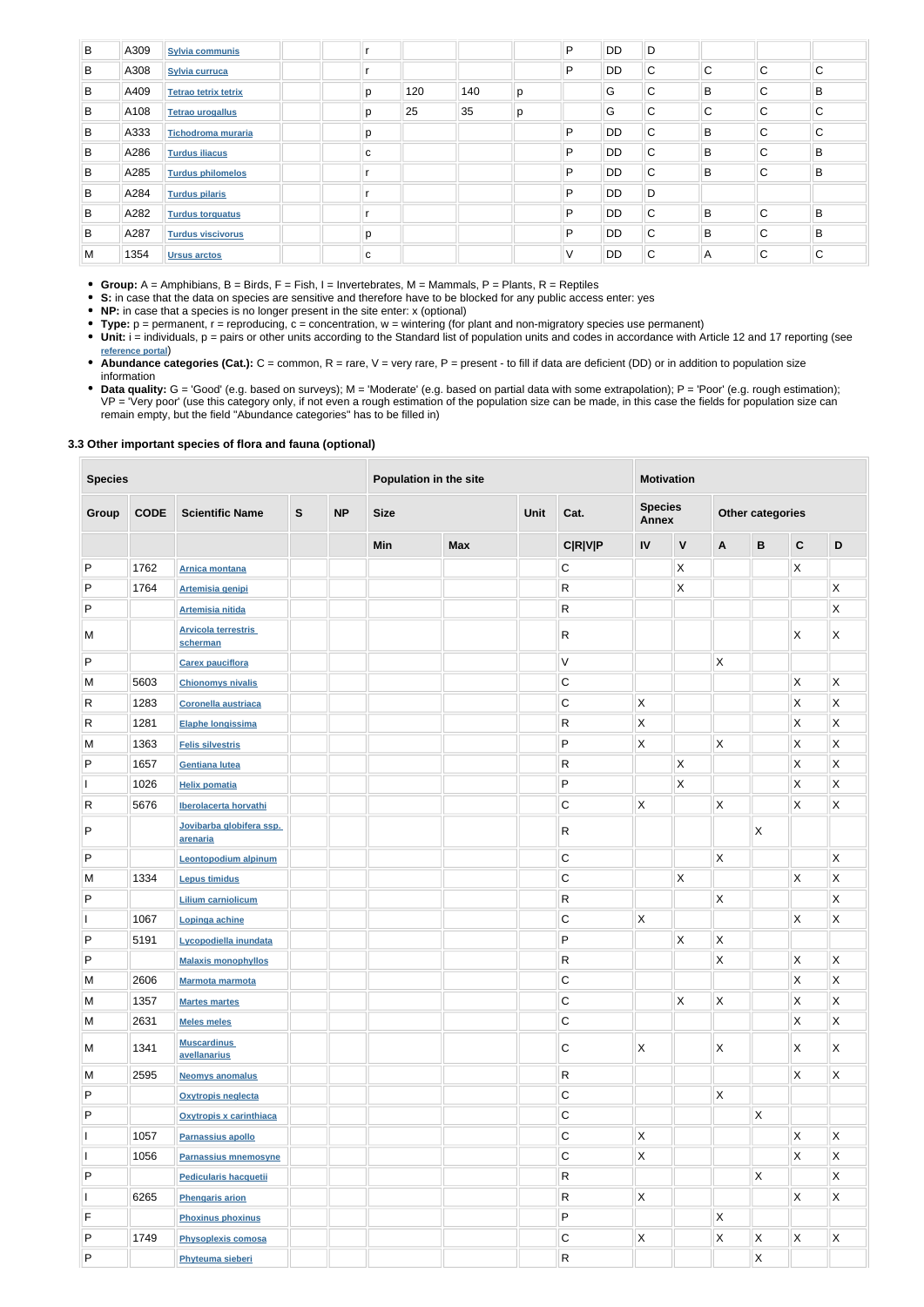## **[Back to top](#page-0-0)**

| $\overline{R}$ | 1256 | <b>Podarcis muralis</b>     | R.           | X |              |   | $\mathsf{X}$ | $\mathsf{X}$ |
|----------------|------|-----------------------------|--------------|---|--------------|---|--------------|--------------|
| $\mathsf{P}$   |      | <b>Potentilla palustris</b> | $\mathsf{R}$ |   |              | X |              | X            |
| $\overline{A}$ | 1213 | Rana temporaria             | $\mathsf{C}$ |   | $\mathsf{X}$ |   | X            | X            |
| M              | 1369 | Rupicapra rupicapra         | $\mathsf{C}$ |   | X.           |   | X            | X            |
| $\overline{A}$ | 1177 | Salamandra atra             | $\mathsf{C}$ | X |              | X | X            | X            |
| $\overline{A}$ | 2351 | Salamandra salamandra       | $\mathsf{C}$ |   |              |   | X            | X            |
| F              |      | Salmo [trutta] trutta       | P            |   |              | X |              |              |
| F              |      | <b>Salvelinus alpinus</b>   | P            |   |              |   | X            |              |
| A              | 2353 | <b>Triturus alpestris</b>   | C            |   |              |   | $\mathsf{X}$ | X            |
| M              | 1332 | <b>Vespertilio murinus</b>  | P            | X |              | X | X            | X            |
| $\mathsf{R}$   | 1295 | <b>Vipera ammodytes</b>     | P            | Χ |              | X | X            | X            |
| P              |      | <b>Wulfenia carinthiaca</b> | P            |   |              | X |              | X            |
| R              | 5910 | Zootoca vivipara            | $\mathsf{C}$ |   |              | X | X            | X            |

**Group:** A = Amphibians, B = Birds, F = Fish, Fu = Fungi, I = Invertebrates, L = Lichens, M = Mammals, P = Plants, R = Reptiles

• Unit: i = individuals, p = pairs or other units according to the standard list of population units and codes in accordance with Article 12 and 17 reporting, (see **[reference portal](http://bd.eionet.europa.eu/activities/Natura_2000/reference_portal)**)

**Cat.:** Abundance categories: C = common, R = rare, V = very rare, P = present

**CODE:** for Birds, Annex IV and V species the code as provided in the reference portal should be used in addition to the scientific name

**S:** in case that the data on species are sensitive and therefore have to be blocked for any public access enter: yes

**NP:** in case that a species is no longer present in the site enter: x (optional)

**Motivation categories: IV, V:** Annex Species (Habitats Directive), **A:** National Red List data; **B:** Endemics; **C:** International Conventions; **D:** other reasons

# <span id="page-4-0"></span>**4. SITE DESCRIPTION**

### **4.1 General site character**

| <b>Habitat class</b>       | % Cover           |
|----------------------------|-------------------|
| N22                        | 9.99              |
| $\vert$ N14                | 3.66              |
| N <sub>19</sub>            | 4.07              |
| N06                        | $ 0.19\rangle$    |
| N08                        | 24.51             |
| N07                        | 0.15              |
| N <sub>16</sub>            | 11.51             |
| N23                        | 0.7               |
| N11                        | 15.07             |
| N <sub>17</sub>            | 30.15             |
| <b>Total Habitat Cover</b> | 99.99999999999999 |

### **Other Site Characteristics**

Questo sito comprende una vasta zona montuosa con substrati sia silicei che calcarei e calcareo-dolomitici. Esso include la cima montuosa più alta del Friuli Venezia Giulia (Monte Coglians, 2780 m) e il maggior rilievo siliceo (Giogaia dei Monti Fleons, 2520 m). Il sito è importante per numerosi habitat molto significativi perché rappresenta il punto di maggior concentrazione di ecosistemi e specie endalpici. La contemporanea presenza di rocce carbonatiche e silicee è la principale ragione della ricchezza floristica dell'area, che viene popolata da rappresentanti di ambedue le flore a specializzazione edafica. Vi è un'alta concentrazione di specie rare o al limite del loro areale di distribuzione quali: Asplenium septentrionale, Astragalus alpinus, Astragalus australis, Anemone baldensis, Artemisia genipi, Pedicularis hacquetii, Pedicularis recutita, Pedicularis rostrato-spicata, Pulsatilla apiifolia, Lomatogonium carinthiacum, Sibbaldia procumbens, Tozzia alpina, Draba siliquosa, Draba fladnizensis, Draba dubia, Ranunculus glacialis, Ranunculus parnassifolius (una delle due uniche località regionali), Ranunculus seguieri, Carex curvula, Blechnum spicant, Crepis pontana e Carex paupercula ssp. irrigua. In questa area vi è la più elevata concentrazione del contingente artico-alpino, rappresentato da specie quali: Lloydia serotina, Eriophorum scheuchzeri, Salix herbacea, Oxyria digyna, Woodsia alpina e Ligusticum mutellinoides. Vi si trovano vegetazioni litofile e glareicole sia su substrati calcarei che acidi. Vaste superfici sono occupate da pascoli e praterie calcifile, da pascoli a Nardus stricta sotto i 1500 m, da nardeti ipsofili, da brughiere subalpine ed alpine e da boscaglie ad ontano verde. Per quanto riguarda le cenosi boschive vi si trovano la faggeta acidofila, la faggeta altimontana a dentarie, le peccete montane primarie, la pecceta subalpina, begli esempi di pecceta montana extrazonale di inversione termica, le mughete di quota su substrati acidofili e su calcare e vaste brughiere sia basifile che acidofile. Il sito è anche caratterizzato da laghetti e da aree semipianeggianti con torbiere montane e subalpine. Sono presenti, inoltre, estese superfici a boscaglia di ontano verde e boschi ad abete bianco in ottime condizioni. I cambiamenti socio-economici hanno portato all?abbandono di vaste superfici a pascolo che oggi sono in forte

### **4.2 Quality and importance**

Il sito concentra alcuni degli habitat alpini e subalpini più importanti della Regione; sono presenti gli unici veri ghiaioni silicei a livello regionale. Vi sono inoltre incluse alcune delle zone umide subalpine più estese della regione. Tra le specie più importanti vi sono Cypripedium calceolus e alcune residue popolazioni di Eryngium alpinum. Nel sito è presente l'unica stazione regionale di Lysimachia nemorum e una popolazione della rarissima Wulfenia carinthiaca oltre che la rara Comarum palustre. Si tratta anche di un?area alpina molto ampia con buona consistenza e ricchezza di specie ornitiche. Sono presenti, anche grazie all'ampiezza dell'area e la diversità dei biotopi, tutte le principali specie tipiche alpine. Si segnalano in particolare per la relativa frequenza Aquila chrysaetus, Dryocopus martius, Picus canus, Glaucidium passerinum ed Aegolius funereus. La zona è particolarmente significativa per l'estensione delle praterie d'altitudine frequentate da Tetrao tetrix, con densità potenzialmente molto elevate, nonché da varie specie di passeriformi tipici di ambienti aperti (Anthus spinoletta, Anthus trivialis, Alauda arvensis, Lullula arborea, Saxicola rubetra, Oenanthe oenanthe). Negli ambienti rocciosi si segnala la nidificazione di Tichodroma muraria, Pyrrhocorax graculus, Montifringilla nivalis. Nell'area sono presenti Rupicapra rupicapra, Capreolus capreolus e Cervus elaphus e negli ultimi anni sono aumentate le segnalazioni di Sus scrofa. Nella zona sono segnalate alcune popolazioni di Iberolacerta horvathi e di Arvicola terrestris scherman. Quest'ultima forma fossoria e terricola è nota soltanto di nove località italiane, tutte regionali. Inoltre nella zona vivono cospicue popolazioni di Salamandra a. atra e di Martes martes. Ursus arctos e Lynx lynx sono segnalate abbastanza frequentemente, mentre la presenza di Felis s. silvestris nella zona è per ora segnalata da un unico reperto raccolto sotto Passo di M.te Croce Carnico. Nella zona sono presenti diffuse popolazioni di Lepus timidus varronis, mentre in quest?area la presenza di Vespertilio murinus è stata per ora accertata soltanto per Passo Pramollo. Vipera ammodytes nell?area è molto rara e localizzata e la lucertola vivipara è presente sia con la forma meridionale ovipara Z. v. carniolica, sia con la forma settentrionale ovovivipara Z. v. vivipara. Helix pomatia è presente nell?area.

#### **4.3 Threats, pressures and activities with impacts on the site**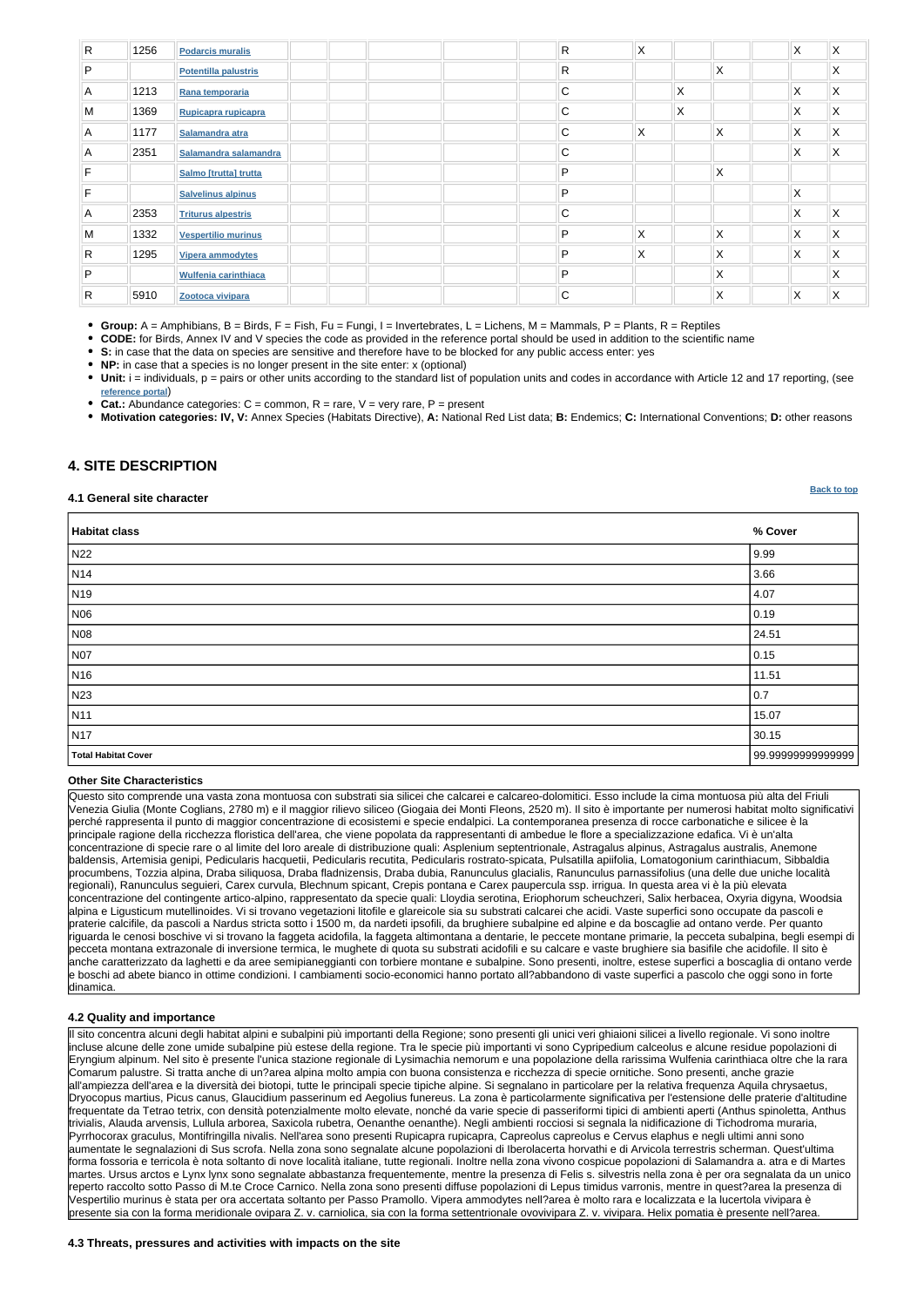| Type    |                       | [%] |
|---------|-----------------------|-----|
| Public  | National/Federal      | O   |
|         | State/Province        | 13  |
|         | Local/Municipal       | 37  |
|         | Any Public            |     |
|         | Joint or Co-Ownership |     |
| Private |                       | 50  |
| Unknown |                       |     |
| lsum    |                       | 100 |

| Positive Impacts |                   |                   |                  |
|------------------|-------------------|-------------------|------------------|
| lRank            | Activities,       | <b>IPollution</b> | linside          |
|                  | management [code] | (optional) [code] | /outside [i o b] |
|                  | A04               |                   |                  |
|                  | E04.01            |                   |                  |
|                  | -04               |                   |                  |

Rank:  $H = high$ ,  $M = medium$ ,  $L = low$ 

Pollution:  $N =$  Nitrogen input,  $P =$  Phosphor/Phosphate input,  $A =$  Acid input/acidification,

 $T =$  toxic inorganic chemicals,  $O =$  toxic organic chemicals,  $X =$  Mixed pollutions

 $i = inside, o = outside, b = both$ 

| Threats and | Pollution                  | inside/outside    |  |
|-------------|----------------------------|-------------------|--|
|             |                            | [i o b]           |  |
|             |                            | o                 |  |
| F03.01      |                            |                   |  |
| G01.04      |                            |                   |  |
| G01.05      |                            |                   |  |
| D02.01      |                            |                   |  |
| K03.05      |                            | b                 |  |
| K02.01      |                            |                   |  |
| G01.02      |                            |                   |  |
| B02.04      |                            | b                 |  |
| J02.06      |                            | b                 |  |
| J03.01      |                            |                   |  |
| D01.01      |                            | о                 |  |
| E04.01      |                            |                   |  |
| F04.01      |                            |                   |  |
| E01         |                            | o                 |  |
| A04.03      |                            |                   |  |
| D01.01      |                            |                   |  |
| F03.01      |                            | O                 |  |
| <b>B02</b>  |                            |                   |  |
| D01.02      |                            |                   |  |
| C01.01      |                            |                   |  |
| A04.01      |                            |                   |  |
| G01.06      |                            |                   |  |
|             | pressures [code]<br>D01.02 | (optional) [code] |  |

The most important impacts and activities with high effect on the site

### **4.4 Ownership (optional)**

#### **4.5 Documentation**

ANDERLUH G., 1990. Der Braunbär in Kärnten. In: Av. Vv., Atti del Convegno "L'orso bruno nelle zone di confine del Friuli-Venezia Giulia", Tarvisio, 21.XI.1987, WWF - Friuli-Venezia Giulia ed., pp. 35-44, Monfalcone.ARTUSO I., 1994. Progetto Alpe. Distribuzione sulle Alpi italiane dei Tetraonidi Tetraonidae della Coturnice Alectoris graeca e della Lepre bianca Lepus timidus. F. I. d. C.-U. N. C. Z. A. ed., Grafiche Artigianelli, Trento.BENASSO G. & PERCO F., 1985. Gli Avvoltoi. Lorenzini ed., pp. 92.BOATO A., BODON M., GIOVANNELLI M.M. & MILDNER P., 1987. Molluschi terrestri delle Alpi sudorientali. In: Biogeografia delle Alpi Sud-orientali. Biogeographia, 13: 429-528.BORGO A., CADAMURO A., DE FRANCESCHI P. & MATTEDI S., 2001 - Fattori di idoneità ambientale per la nidificazione del Fagiano di monte Tetrao tetrix in un'area di studio delle Alpi Carniche (Alpi Orientali). Avocetta, 25:177.BULGARINI F., CALVARIO E., FRATICELLI F., PETRETTI F. & SARROCCO S., 1999. Libro Rosso degli animali d'Italia. Vertebrati. . WWf Italia ed., Roma: 1-210. .CASALE A., STURANI M. & VIGNA TAGLIANTI A., 1982. Fauna d'Italia. Coleoptera - Carabidae I. Calderini, pp. 1-499, Bologna.DE FRANCESCHI P. F., 1985. Lepre variabile. Oasis, 6:62- 77.DE FRANCESCHI P. F.,1991. I due Tetraonidi maggiori e problemi di selvicoltura. Fauna 2:72-85.DE LUISE G., 2006. I Crostacei decapodi di acqua dolce in Friuli Venezia Giulia. Recenti acquisizioni sul comportamento e sulla distribuzione nelle acque dolci della Regione. Venti anni di studi e ricerche. Ente Tutela Pesca del Friuli Venezia Giulia, Udine.DEL FAVERO R., POLDINI L., BORTOLI P.L., DREOSSI G., LASEN C., VANONE G., 1998. La vegetazione forestale e la selvicoltura nella regione Friuli-Venezia Giulia. Reg. Auton. Friuli-Venezia Giulia, Direz. Reg. delle Foreste, Servizio Selvicoltur 1 pp. 440, 2: 1- 303, I-LIII, 61 grafici, Udine.FEOLI CHIAPELLA L. & POLDINI L., 1985. Contributi floristici dal Friuli-Venezia Giulia. Gortania, 7:189-222, Udine.FEOLI CHIAPELLA L. & POLDINI L., 1993. Prati e pascoli del Friuli (NE Italia) su substrati basici. Studia Geobot., 13:3-140.FEOLI CHIAPELLA L., 1975-76. Florula del Massiccio Paularo Dimon. Boll. Soc. Adriat. Sci. Trieste, 60:5-48.FLORIT F. & RASSATI G. (in stampa) - Distribuzione del re di quaglie Crex crex in Friuli Venezia Giulia in relazione alla rete regionale di Aree naturali tutelate. Atti XV Conv. It. Orn., Cervia (RA), 21-25 settembre 2011.FLORIT F. & RASSATI G. 2009 - Aggiornamento sull'attività di monitoraggio del Re di quaglie Crex crex promosso dalla Regione autonoma Friuli Venezia Giulia: anni 2007-2008. Atti XV Conv. It. Orn., Sabaudia (LT), 14-18 ottobre 2009. Alula, 16 (1-2): 92-93.FLORIT F. & RASSATI G. 2010 - Corncrake (Crex crex) monitoring in Friuli Venezia Giulia (North-eastern Italy). Abstracts Bird Numbers 2010 "Monitoring, indicators and targets" 18th Conference of the European Bird Census Council, Càceres, Spain, 22-26 March 2010. [http://www.seo.org/ebcc2010/varios/EBCC%202010%20Book%20of%20Abstracts.pdf]FORNACIARI G. & CECCONELLI F., 1971. Una nuova stazione di Lomatogonium carinthiacum R. Br. sulle Alpi Carniche. Inf. Bot. Ital., 3:118-119.GENERO F. & CALDANA M., 1997. L'Aquila reale (Aquila chrysaetos) nel Friuli-Venezia Giulia: status, distribuzione, ecologia. Fauna, 4:59-78.GERDOL R., 1980. La vegetazione degli ambienti umidi della Valle di Aip (Alpi Carniche - Udine). Studi Trentini Sci. Nat., Acta Biologica, 57:55-66.GERDOL R., 1993. The vegetation of wetlands in the southern Carnian Alps (Italy). Gortania, 15:67-107. GHIELMI S., GIOVINE G., MENEGON M., LAPINI L., SURGET-GROBA Y. & HEULIN B., 2004. Le attuali conoscenze sulla distribuzione di Zootoca vivipara carniolica, Mayer, Böhme, Tiedemann & Bischoff, 2000 in Italia. . Poster presentato al V°Conv. SHI. In: Programma e Riassunti del V° Congresso della Societas Herpetologica Italica, Calci (Pisa) 30.IX-3.X.2004: 29-30..GLUTZ VON BLOTZHEIM U., BAUER K., BEZZEL E., 1971. Hanbuch der Voegel Mitteleuropas. Band 4., Ak. Verlagsgesellschaft., pp. 943.GOVERNATORI G. & ZANDIGIACOMO P., 1994. Distribuzione ed ecologia di Carabus auronitens Fabricius nelle Alpi Sud-Orientali. Gortania, 15:223-236.GUTLEB B., 1993. Geschichte und gegenwärtige Situation des Braunbären (Ursus arctos) in Kärnten. Carinthia II, 183(103):199- 208, Klagenfurt.GUTLEB B., 1994. Der Braunbär (Ursus arctos) in neuen Teilen Kärntens. Carinthia II, 184(104):203-207, Klagenfurt.INFANTI B. & MORANDINI C., 1987. Nuovi ritrovamenti di Erebia nivalis Lork & De Lesse sul versante meridionale delle Alpi (Lepidoptera, Satiridae)-Gortania, 8:243-248.LAPINI L. & BORGO A., 2005. Diffusione antropocora di Marmota marmota (Linné, 1758) sulle Alpi Carniche e Giulie: sintesi delle conoscenze aggiornata al 2004 (Mammalia: Sciuridae, Italia nord-orientale). Gortania-Atti del Museo Friulano di Storia Naturale, Udine, 26 (2004): 297-311.LAPINI L. & DOLCE S., 1983. Lacerta (Archelacerta) horathi Mehely 1904 in Italia; nuove stazioni per le Alpi Carniche e Giulie. Gortania, 4:213-225.LAPINI L. & MOLINARI P., 2007. Nach zehn Jahren taucht in Kaernten die Wildkatze (Felis s. silvestris Schreber 1775: Mammalia: Felidae) wieder auf. Carinthia II, Klagenfurt, 197/117: 59-66.LAPINI L. & PAOLUCCI P., 1994. Arvicola terrestris scherman (Shaw, 1801) in north-eastern Italy (Mammalia, Arvicolidae). Boll. Mus. Civ. Stor. Nat., 43:231-234, Venezia. LAPINI L., 1989. Primi dati sulla distribuzione della marmotta alpina (Marmota m. marmota L., 1758) nella regione Friuli-Venezia Giulia. Rapporto inedito all'Osservatorio Faunistico, sezione di Udine.LAPINI L., 1995. Rapporto all'Osservatorio Faunistico della Provincia di Udine sull'attività 1995. Rapporto inedito agli OO. FF. del Friuli-Venezia Giulia, sez. di Udine.LAPINI L., 2006a. Attuale distribuzione del gatto selvatico Felis silvestris silvestris SCHREBER, 1775 nell'Italia nord-orientale (Mammalia: Felidae). Boll. Mus. civ. St. nat. Venezia, 57: 221-234.LAPINI L., 2007a. Stato delle conoscenze sull'erpetofauna attuale. In: Aa. Vv., 2007. Salvaguardia dell'erpetofauna nel territorio di Alpe Adria. Un contributo della Regione Friuli Venezia Giulia a favore della Biodiversità. Ufficio centrale risorse agricole, naturali, forestali e montagna - Ufficio Studi Faunistici - Udine: 27-57.LAPINI L., DALL'ASTA A., DUBLO L., SPOTO M. & VERNIER E., 1996.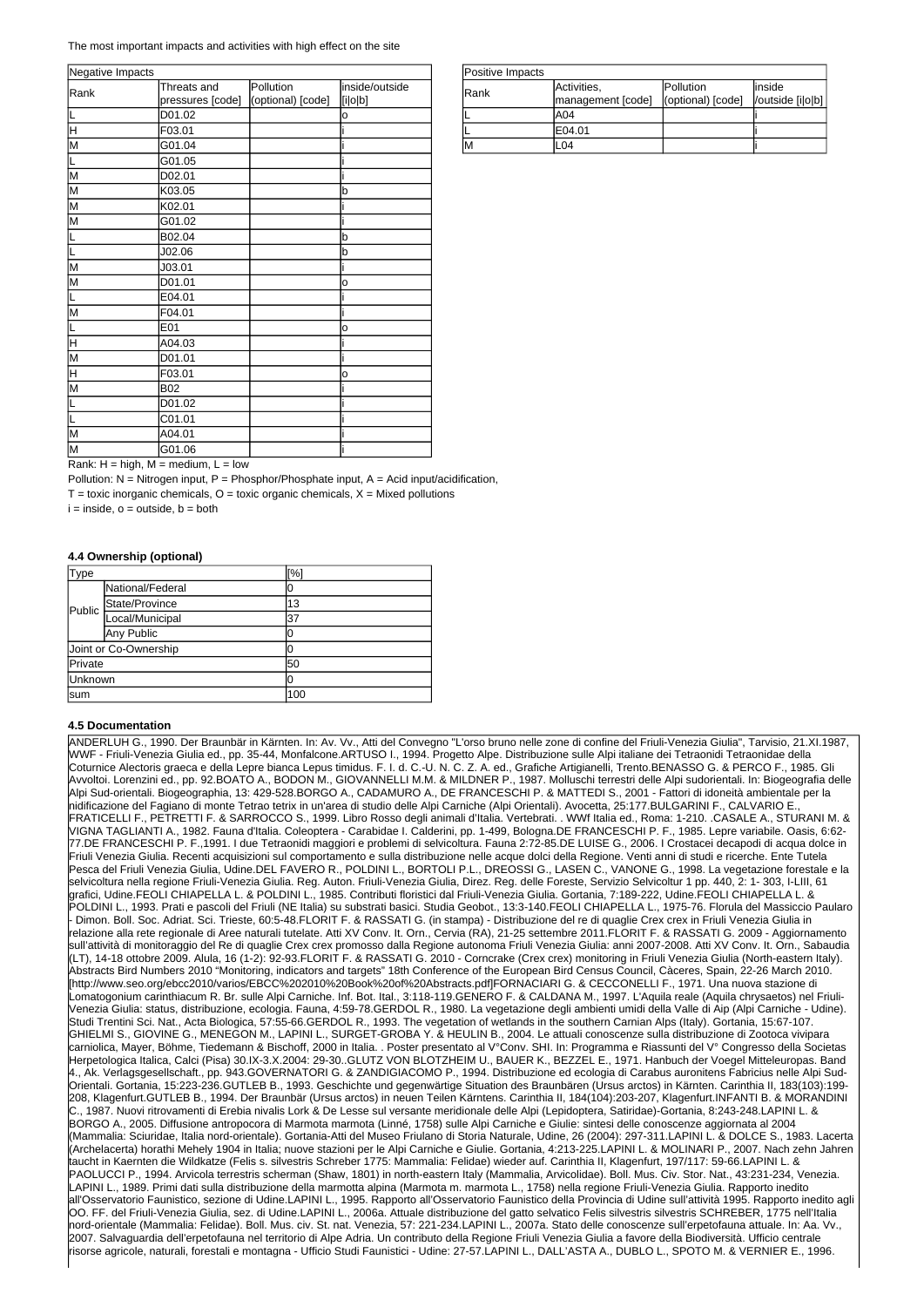

**[Back to top](#page-0-0)**

**[Back to top](#page-0-0)**

Materiali per una teriofauna dell'Italia nord-orientale (Mammalia, Friuli-Venezia Giulia). Gortania – Atti del Museo Friulano di Storia Naturale, 17 (1995): 149-248. LAPINI L., DALL'ASTA A., DUBLO L., SPOTO M., VENIER E., 1996 (1995). Materiali per una teriofauna dell'Italia Nord - Orientale (Mammalia, Friuli-Venezia Giulia). Gortania 17: 149-248.LAPINI L., DALL'ASTA A., LUISELLI L. & NARDI P., 2004. Lacerta horvathi in Italy (Reptilia. Lacertidae): a review with new data on distribution, spacing strategy and territorialità. Ital. J. Zool., 71, Suppl., 1. 145-151.LAPINI L., FIORENZA T. & DALL'ASTA A., 2004. Zootoca vivipara carniolica Mayer, Böhme, Tiedemann & Bischoff, 2000, sulle Colline Moreniche del Friuli centrale (Italia nord-orientale) (Reptilia: Lacertidae). Gortania-Atti del Museo Friulano di Storia Naturale, Udine, 25 (2003): 325-340.LAPINI L., RICHARD J. & DALL'ASTA A., 1993. Distribution and ecology of Lacerta horvathi Mèhely, 1904 (Reptilia, Lacertidae) in north-eastern Italy. Gortania, 14:213-231, Udine.MARTINI F., 1984. Appunti sulla flora delle Alpi Friulane e del loro avanterra. Gortania, 6: 147-174, Udine.MATTEDI S., 1989. La situazione dei Tetraonidi nel Friuli-Venezia Giulia: dati preliminari sugli studi in corso. Fauna, 1:47-56.MIOLO R., 1976. Contributo alla conoscenza della fauna a micromammiferi (Insectivora-Rodentia) del Monte Coglians-Passo Volaia (Udine). Studi Trentini di Scienze Naturali, 53 (6b):187-195.MOLINARI P., 1991. La lince nel tarvisiano (Alpi sud-orientali). In: SPAGNESI M. & TOSO S. (eds.), Atti del II Convegno Nazionale dei Biologi della Selvaggina, Suppl. Ric. Biol. Selv., 19:589-593, Bologna.ORIOLO G., 2001. Naked rush swards (Oxytropido-Elynion Br.-Bl. 1949) on the Alps and the Apennines and their syntaxonomical position. Fitosociologia 38 (1): 91-101.POLDINI L., ORIOLO G., 1994. La vegetazione dei prati da sfalcio e dei pascoli intensivi (Arrhenatheretalia e Poo-Trisetetalia) in Friuli (NE Italia). Studia Geobot. 14/1:3-48.ORIOLO G., POLDINI L., 2002. Willow gravel bank thickets (Salicion eleagni-Daphnoides (Moor 1958) Grass 1993) in Friuli Venezia Giulia (NE Italy). Hacquetia 1/2: 141-156.PEDROTTI F., GAFTA D., 1996. Ecologia delle foreste ripariali e paludose dell'Italia. L'uomo e l'ambiente 23, Università degli Studi di Camerino.PERCO F. & CALÒ C.M., 1990. La situazione dell'orso (Ursus arctos) nella regione Friuli-Venezia Giulia. In: AV. VV., Atti del Convegno "L'orso bruno nelle zone di confine del Friuli-Venezia Giulia", Tarvisio, 21.XI.1987. WWF - Friuli-Venezia Giulia ed., pp. 45-51, Monfalcone.PITT F. & CODOGNO M., 1999 (1997). Fitosociologia ed ecologia delle ontanete subalpine. Rev. Valdôtaine Hist. Nat. 51(suppl.): 239-249.POLDINI L. & MARTINI F., 1993. La vegetazione delle vallette nivali su calcare, dei conoidi e delle alluvioni nel Friuli (NE Italia). Studia Geobot., 13:141-214.POLDINI L. & MARTINI F., 1995. Analisi dei modelli distributivi della flora del Friuli-Venezia Giulia. Webbia, 49(2):193-211.POLDINI L. & NARDINI S., 1993. Boschi di forra, faggete e abieteti in Friuli (NE Italia). Studia Geobot., 13:215-298.POLDINI L. & ORIOLO G., 1997. La vegetazione dei pascoli a Nardus stricta e delle praterie acidofile in Friuli (NE-Italia). Fitosociologia.POLDINI L., 1970. Festuca calva (Hackel)Richter e Gentiana lutea L. subsp. synphyandra Murb. entità nuove per la flora italiana. Webbia 25: 191-198.POLDINI L., 1973. Lo Spiraeo-Potentilletum caulescentis associazione rupicola delle Alpi Carniche. Atti Mus. Civico Storia Nat. Trieste 28(2): 451-463.POLDINI L., 1974. Primo tentativo di suddivisione fitogeografica delle Alpi Carniche. "In Alto", 58: 258-279, Udine.POLDINI L., 1991. Atlante corologico delle piante vascolari nel Friuli-Venezia Giulia. Inventario floristico regionale. Reg. Auton. Friuli-Venezia Giulia, Direz. Reg. Foreste e Parchi, Univ. Studi Trieste-Dipart. Biol., pp. 900, Udine.POLDINI L., 2002. Nuovo Atlante corologico delle piante vascolari nel Friuli Venezia Giulia. Reg. Auton. Friuli-Venezia Giulia, Direz. Reg. delle Foreste, Dipartimento di Biologia, Università di Trieste, pp. 529, Udine.POLDINI L., BRESSAN E., 2007. I boschi di abete rosso ed abete bianco in Friuli (Italia nord-orientale). Fitosociologia 44(2): 15-54.POLDINI L., FEOLI E., 1976. Phytogeography and syntaxonomy of the Caricetum firmae L. s.l. in the Carnic Alps. Vegetatio 32(1): 1-9.POLDINI L., ORIOLO G., FRANCESCATO C., 2004. Mountain pine scrubs and heaths with Ericaceae in the south-eastern Alps. Plant Biosystems 138(1): 53-85.POLDINI L., VIDALI M., ZANATTA K., 2002. La classe Rhamno-Prunetea in Friuli Venezia Giulia e territori limitrofi. Fitosociologia 39(1)/2: 29-63.POLDINI L., VIDALI M., 1996 (1995). Cenosi arbustive nelle Alpi sudorientali (NE - Italia). Coll. Phytosoc. 24: 141-167.POLDINI L., VIDALI M., 1999. Kombiantionsspiele unter Schwarzföhre, Weisskiefer, Hopfenbuche und Mannaesche in den Südostalpen. Wiss. Mitt. Niederösterr. Landesmuseum 12: 105-136.POLDINI L., ORIOLO G., VIDALI M., TOMASELLA M., STOCH F., OREL G. (2006) Manuale degli habitat del Friuli Venezia Giulia. Strumento a supporto della valutazione d'impatto ambientale (VIA), ambientale strategica (VAS) e d'incidenza ecologica (VIEc) (Corredato dalla cartografia degli habitat FVG della Laguna di Grado e Marano). Region. Autonoma Friuli Venezia Giulia – Direz. Centrale ambiente e lavori pubblici – Servizio valutazione impatto ambientale, Univ. Studi Trieste – Dipart. Biologia, http://www.regione.fvg.it/ambiente/manuale/home.htmRUFFO S., STOCH F. (eds.), 2006. Checklist and distribution of the Italian fauna. Memorie del Museo Civico di Storia Naturale di Verona, 2.Serie, Sezione Scienze della Vita 17, with CD-ROM.SAMA G., 1988. Cerambicidae. Catalogo topografico sinonimico. Fauna Ital. 8: 36.SAMA G., 1988. Coleoptera Cerambycidae. Catalogo topografico e sinonimico. Fauna d'Italia, 26. Edizioni Calderini Bologna.

|                   | Yes                    |
|-------------------|------------------------|
| $\vert$ X $\vert$ | No, but in preparation |
|                   | No                     |

# <span id="page-6-0"></span>**5. SITE PROTECTION STATUS (optional)**

### **5.1 Designation types at national and regional level:**

| Code        | Cover [%] | Code         | Cover [%] | Code                     | Cover [%]    |
|-------------|-----------|--------------|-----------|--------------------------|--------------|
| IT14        | 1. U      | ITAC<br>1113 | 100.0     | ITO <sub>2</sub><br>1101 | 110<br>ט. רו |
| <b>IT41</b> | 52.0      |              |           |                          |              |

## **5.2 Relation of the described site with other sites:**

designated at national or regional level:

| Type code | Site name                                   | <b>Type</b> | Cover [%] |
|-----------|---------------------------------------------|-------------|-----------|
| IT41      | SIC IT3320001 Gruppo del Monte Coglians     |             | 28.0      |
| IT41      | SIC IT3320003 Creta di Aip e Sella di Lanza |             | 20.0      |
| IT41      | SIC IT3320002 Monti Dimon e Paularo         |             | l 4.0     |

<span id="page-6-1"></span>**5.3 Site designation (optional)**

# **6. SITE MANAGEMENT**

**6.1 Body(ies) responsible for the site management:**

Regione Autonoma Friuli Venezia Giulia – Direzione centrale risorse agroalimentari, forestali e ittiche – Servizio

| Organisation: | biodiversità                    |
|---------------|---------------------------------|
| Address:      | Via Sabbadini, 31 - 33100 Udine |
| Email:        | biodiversita@regione.fvg.it     |

#### **6.2 Management Plan(s):**

An actual management plan does exist:

**6.3 Conservation measures (optional)**

<span id="page-6-2"></span>**7. MAP OF THE SITES**